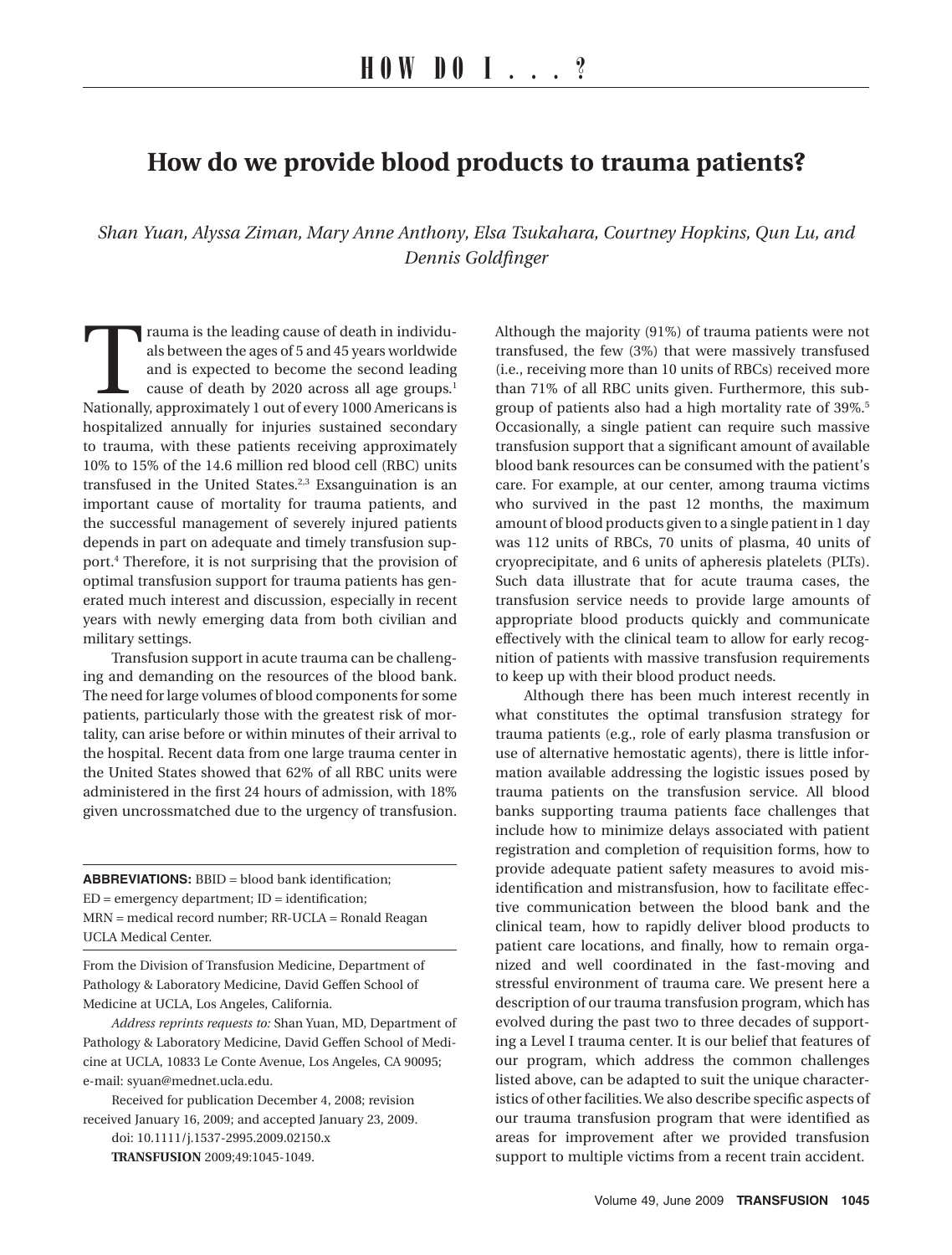## **WHERE IT ALL HAPPENS: OUR BLOOD BANK AND TRAUMA SERVICE**

The Ronald Reagan UCLA Medical Center (RR-UCLA) is a 520-bed academic hospital and a designated Level I adult and pediatric trauma center. The emergency department (ED) provides care to more than 1000 trauma patients annually. From July 2006 to June 2007, 283 or approximately 30% of all trauma patients admitted to the ED required transfusion support; 34 or 12% of those transfused received more than 10 units of RBCs within the first 24 hours.

For our trauma center, as part of our general inventory management, we reserve 30 units of O– RBCs at all times. During times of shortage, all orders for O– RBCs are prospectively audited using patient's hemoglobin concentration, clinical status, age, and sex. Furthermore, male and nonreproductive-aged (>50 years of age) female D– trauma and nontrauma patients can be switched to receive D+ RBCs. Only as a last resort, and after careful consideration of patient's clinical status and inventory level, do we switch younger female D– patients to receive D+ RBC products.

### **STREAMLINING PATIENT IDENTIFICATION AND BLOOD PRODUCT REQUISITION: THE TRAUMA PACKET**

To avoid potential delays in treatment associated with registration and preparation of requisition forms, each trauma patient is assigned a premade gender-specific trauma packet upon arrival at the RR-UCLA ED. The trauma packet contains all essential forms, labels, and identification (ID) bands needed to complete registration and laboratory and radiology requisitions, as well as blood transfusion requests. Items pertinent to blood transfusion support in the trauma packet include the following:

- Hospital ID band with preassigned medical record number (MRN) and temporary gender-specific trauma ID. Information regarding gender is used by the blood bank in deciding whether D+ units can be supplied.
- Multiple self-adhesive encounter labels preprinted with preassigned MRN and temporary trauma ID.
- Blood bank order form with preaffixed encounter label.
- Nonstandard blood release request with preaffixed encounter label, which allows for expedited release of blood products without completion of routine compatibility testing.
- Blood bank ID (BBID) wristband (Typenex Medical LLC, Chicago, IL) as a second form of patient ID.

After both the hospital MRN and the BBID wristbands are placed on the patient, BBID labels removed directly from the BBID bracelet are affixed to the forms and the specimen tube, thus providing a link between the patient, specimens, and paperwork. The specimen and blood bank paperwork are sent to the blood bank via pneumatic tube to allow rapid processing.

#### **DOING IT QUICKLY BUT SAFELY: PROVISION OF UNCROSSMATCHED RBCS AND PLASMA**

Trauma patients often receive uncrossmatched group O RBCs before any compatibility testing can be completed. To meet the immediate needs of these patients, the RR-UCLA ED maintains a minimum of 4 units of O– RBCs in a monitored refrigerator in the trauma suite at all times. If multiple victims are expected, this number is increased to 12. This refrigerator is monitored by the blood bank with a door alarm and temperature sensor linked to the centralized wireless temperature monitoring system installed in the blood bank (Isensix, San Diego, CA). If the alarm sounds in the blood bank, blood bank staff calls the ED to ascertain the reason for the alarm and, if applicable, obtain patient identity and the trauma tier designation. Not uncommonly the door alarm is the blood bank's first notification of a bleeding trauma patient. When units are removed, ED staff affixes both patient encounter and BBID labels to the bottom portion of the transfusion slip attached to the unit and returns this portion to the refrigerator to allow inventory reconciliation and documentation by the blood bank.

In addition, two temporary storage coolers, each containing 4 units of group O– RBCs are maintained in the blood bank at all times. These units may be used to supply a specific patient requiring urgent transfusion regardless of location, or to quickly restock the ED refrigerator. For our most critical trauma patients (Tier III, described below), a cooler is immediately sent to the bedside in the ED.

With the emergence of data supporting early plasma transfusion for trauma patients, our blood bank maintains a prethawed inventory of 10 group A and 5 group O plasma units at all times to enable immediate release to group A and O patients (estimated to be 85% of our patient population). Owing to inventory limitations, frozen group B and AB plasma products are only thawed as needed.

If the need for urgent transfusion arises before the patient specimen is available, the blood bank will prepare and issue universal donor components (group O RBCs and/or AB plasma) as long as patient ID is provided. Transfusion requests in this type of scenario can be communicated to the blood bank through a completed blood bank order form with "no specimen" written on the form. If a specimen is available, the ABO/Rh type is determined in 5 minutes using the manual tube method, and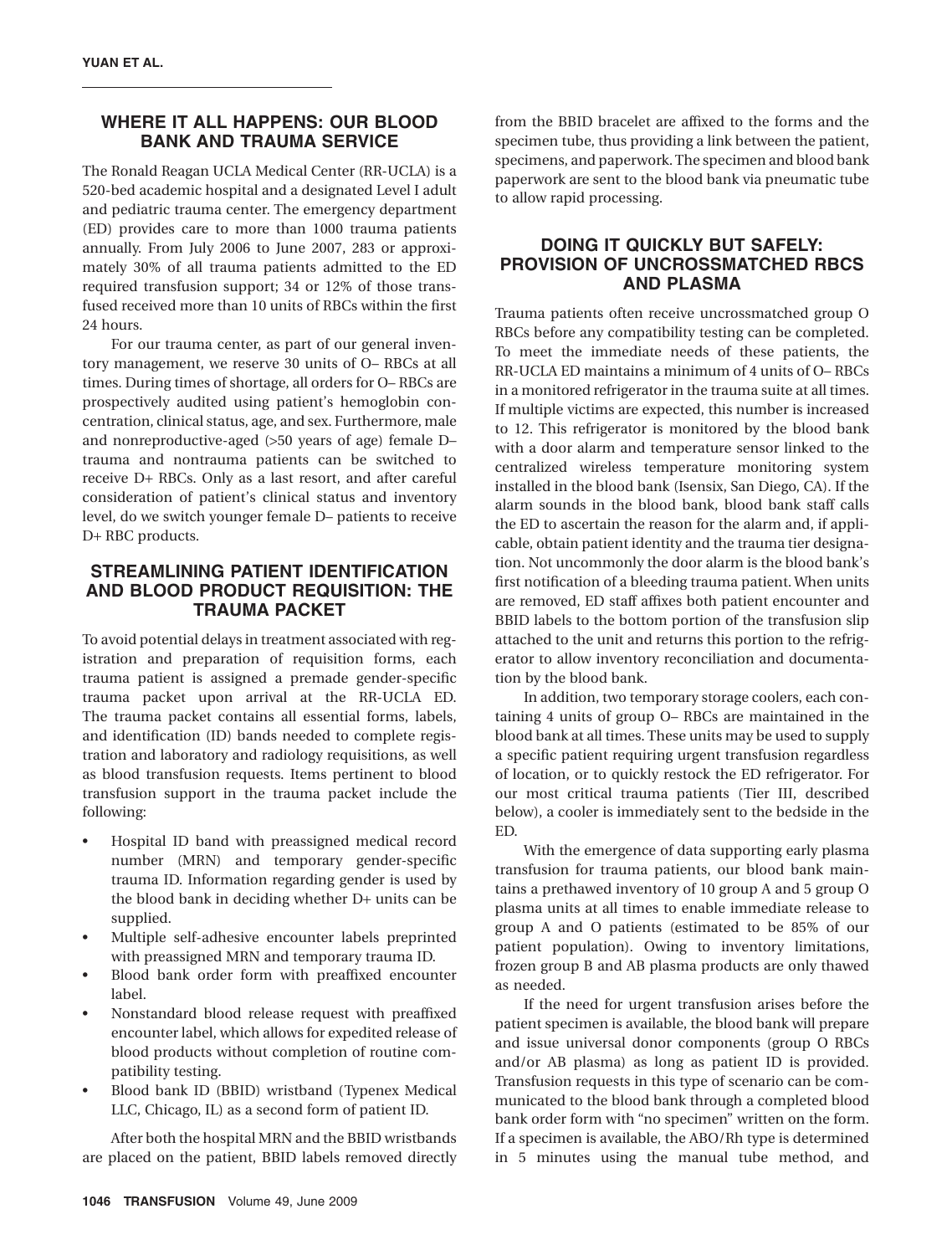uncrossmatched but type-specific blood components are issued to conserve universal donor products.

When issuing uncrossmatched, type-specific units for transfusion, the potential for acute ABO-incompatible hemolytic transfusion reaction due to a mislabeled specimen for blood typing is a major concern, particularly when there are multiple patients. The use of two identifiers, hospital MRN and BBID on specimens and blood bank requisition forms, provides a safeguard. While the hospital MRN remains with the patient throughout the admission, the BBID wristband is usually removed as the patient is stabilized and transferred to the floor. Once the BBID is removed, and if there is no historical blood type on file, then a second separately drawn specimen ("check type") must be submitted to the blood bank to confirm the blood type before non–type O RBCs can be issued.6 The check type requirement is waived if the trauma patient has received more than 10 units of typespecific RBCs without adverse event (i.e., biologic crossmatch-compatible) while wearing the BBID wristband.

#### **STRATIFYING THE TRAUMA PATIENTS: THE TIER SYSTEM**

The RR-UCLA Trauma Tier System facilitates communication between the trauma team and the blood bank about the severity of the patient's injuries and potential transfusion needs and allows for expedited preparation and delivery of blood products. The tier designation also allows the early recognition of patients who will likely receive massive transfusion, and therefore benefit from a 1:1 ratio of RBC and plasma transfusion. Based on the initial assessment by the ED trauma physician, each patient is assigned to a trauma tier. In general, stable patients with minor injuries are categorized as Tier I, stable patients who may need surgical interventions are assigned as Tier II, and unstable patients requiring immediate transfusion are assigned as Tier III.

Based on the tier designation, the trauma transfusion protocol is activated, which includes performance of stat type and screen and preparation of predetermined numbers of specific blood components for immediate delivery. In addition, tier-specific numbers of RBC and plasma units are prepared as "keep-ahead" orders in anticipation of additional transfusion needs. Until canceled by a physician, keep-ahead units are automatically replenished to ensure immediate product availability. RBC and plasma units are provided at 1:1 ratio, with 1 unit of apheresis PLTs supplied with every 10 units of RBCs. Pools of 10-unit cryoprecipitate are prepared upon request (see Table 1). Other hemostatic agents, such as recombinant FVIIa or antifibrinolytic agents can also be ordered from the pharmacy and be administered to suitable trauma patients.

# **FROM THE BLOOD BANK TO THE BEDSIDE: TRANSPORT OF BLOOD COMPONENTS**

Several means of delivering blood products are available at our institution. For trauma patients, most RBC and plasma products are delivered in coolers. The coolers can be sent directly from the blood bank to the ED, interventional radiology, or operating room and then transported along with the patient to new locations. For the convenience of the clinical team, and to minimize unnecessary opening and closing, coolers are color-coded (red for RBC units and yellow for plasma units). Internal temperature is monitored with a credit card–sized device (LogTag Recorders Ltd, Hong Kong, China), so that if the temperature falls out of range, the indicator light turns from green to red. Furthermore, the device is programmed to capture and store temperature data every 5 minutes, and recordings are downloaded for subsequent analysis so the appropriate disposition of returned unused units can be determined. The coolers have been validated to store 6 units of RBCs or plasma for up to 8 hours.

| Trauma tier | Initial actions                                                                                                                                | Follow-up actions                                                |
|-------------|------------------------------------------------------------------------------------------------------------------------------------------------|------------------------------------------------------------------|
|             | • Stat type and screen                                                                                                                         | • Prepare blood products only upon request.                      |
|             | • Stat type and screen                                                                                                                         | • Keep ahead at all times 4 units of RBCs and 4 units of plasma. |
|             | • Prepare 4 units of RBCs<br>• Assign 4 units of plasma; thaw if not available in<br>prethawed inventory<br>• Send above products upon request |                                                                  |
| Ш           | • Stat type and screen<br>• Immediately send 4 units of O- or O+ RBCs<br>• Prepare 10 units of RBCs                                            | • Keep ahead 10 units of RBCs and 10 units of plasma             |
|             | • Assign 10 units of plasma; thaw if not available in<br>prethawed inventory                                                                   | • Provide 1 unit of apheresis PLTs for every 10 units of RBCs    |
|             | • Send above products                                                                                                                          | • Prepare pooled cryoprecipitate upon request                    |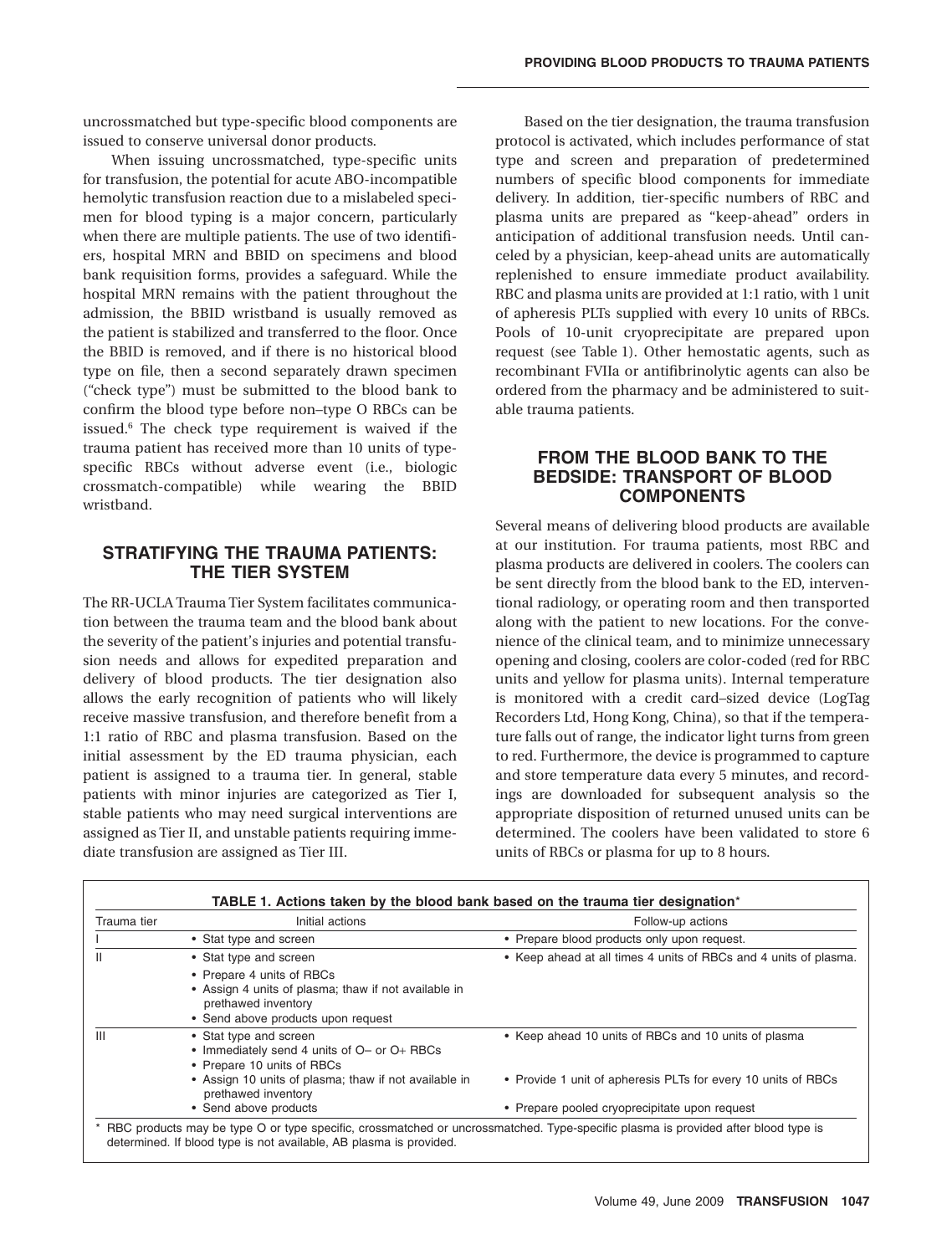During a trauma case, RBC and plasma coolers are mainly transported by a dedicated blood bank courier, available at all times. If the courier is away making a delivery, and blood products are needed by another patient immediately, a blood bank staff member will serve as backup. Cryoprecipitate, PLT units, and single units of RBCs can be sent through a pneumatic tube system, which has been validated for blood component transportation.7

#### **STAYING ORGANIZED AND INFORMED: THE DESIGNATED "TRAUMA TECH" AND TRAUMA TRANSFUSION CHECKLIST**

Trauma cases can be associated with high work volumes and rapid paces; therefore, to avoid miscommunication and errors, careful planning and good organization are essential. To facilitate prompt preparation and delivery of blood products and communication with the clinical team as well as within the blood bank, two blood bank staff members are specifically assigned to each Tier II or III trauma case, one as the trauma tech and the other as the backup. The trauma tech serves as the coordinator for the case in the blood bank and the liaison with the trauma team, and is equipped with a cordless phone, which provides an exclusive hotline for the trauma team. The trauma tech's responsibilities are to:

- Answer all telephone calls regarding the trauma case, including receiving additional verbal orders and providing information regarding blood product availability if there are potential delays or shortages.
- Communicate with other blood bank technologists and supervisors on blood product needs of the patient(s).
- Coordinate blood product preparation and delivery.
- Ensure that all blood product keep-ahead levels are maintained.
- Maintain the trauma transfusion checklist and log of products issued.
- Sign off the case and communicate pertinent information about the trauma to the backup trauma tech when leaving the area for break or at the end of a shift.

Our trauma transfusion checklist, similar to checklists used in other areas of health care,<sup>8-10</sup> is designed to ensure that critical steps are taken at appropriate times (e.g., ensuring receipt of a type and screen specimen and maintaining keep-ahead blood products). The checklist can also serve as a communication tool to convey key information among blood bank staff members, such as the patient's blood type, trauma tier level, and patient location, particularly if the patient has been transported to a different patient care area. Additionally, a completed checklist allows retrospective review to provide valuable practice benchmark data, such as percentages of cases

with timely submission of patient specimen and delivery of blood products. Such data can also be used for quality assurance and to identify opportunities for practice improvement.

## **WHAT WE LEARNED AND WHAT WE WANT TO CHANGE**

On September 12, 2008, a Union Pacific freight train and a full Metrolink commuter train collided in Chatsworth, in Los Angeles County, California, killing 25 people on board and injuring 135. Eight of the injured victims were flown to the RR-UCLA, all of whom survived, including 4 who required transfusion support. This multivictim trauma provided a rare opportunity that not only put our trauma transfusion program to the test, but also helped us identify areas for improvement, especially when transfusion support for multiple patients is required. The insights we gained are summarized below:

- 1. While having a limited prethawed inventory of only 10 group A and 5 group O units of plasma meets the needs of patient care of our trauma center in most circumstances, the likelihood of needing group B or AB plasma increases with a multivictim trauma. Therefore, we decided that when multiple trauma victims are expected, AB plasma should be prethawed upon notification of their impending arrival to minimize delays associated with thawing additional typespecific plasma.
- 2. Cryoprecipitate is not part of our standard trauma transfusion protocol, but is being increasingly requested for trauma patients at our center. Currently we have only frozen single units of cryoprecipitate, which must be pooled first and then issued individually. To facilitate more rapid release of cryoprecipitate, we should maintain a stock of prepooled cryoprecipitate.
- 3. The dedicated blood bank courier was an invaluable resource during this multivictim trauma and allowed for the delivery of 119 blood products to four patients within 3 hours. Recognizing the value of a dedicated blood bank courier in such situations, hospital administration has agreed to mobilize hospital escort services to provide additional blood transport personnel during a disaster.

## **CONCLUSIONS**

Optimal care for trauma patients cannot be accomplished without the reliable and timely provision of blood products. Our trauma transfusion program has successfully achieved this by utilizing standardized transfusion protocols based on the severity of the patient's injury and by addressing logistical issues such as patient ID,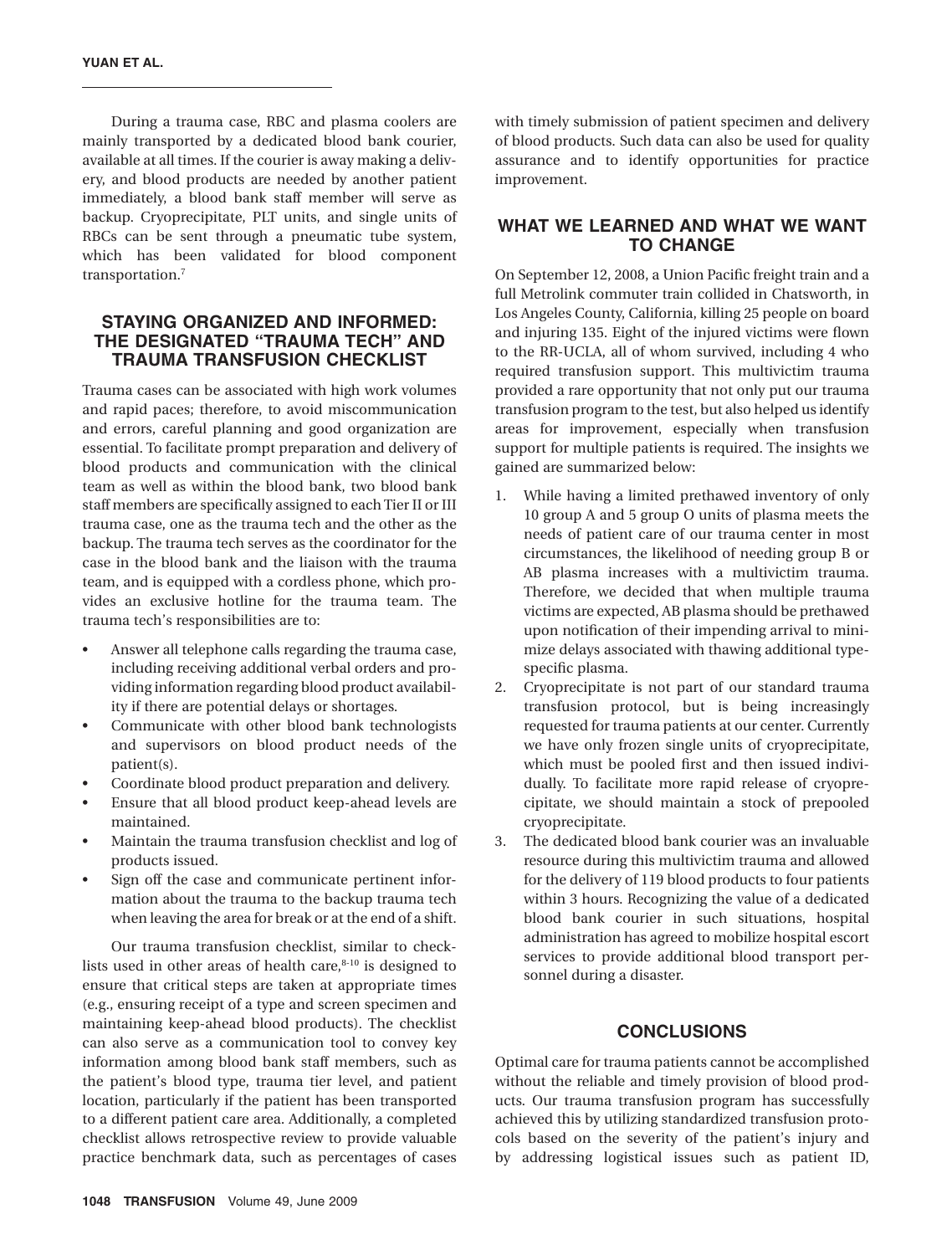communication, and blood product transport.We encourage other health systems to examine and consider the approaches we have described in this report. It is also our hope that discussions in this area can be generated and other transfusion services will share their expertise and experiences in this setting, particularly during larger-scale traumas involving multiple severely injured patients.

#### **CONFLICT OF INTEREST**

None.

#### **REFERENCES**

- 1. Krug EG, Sharma GK, Lozano R. The global burden of injuries. Am J Public Health 2000;90:523-6.
- 2. The 2007 national blood collection and utilization survey. Bethesda (MD): AABB; 2009. [cited February 19, 2009.] Available from: [http://www.aabb.org/Documents/](http://www.aabb.org/Documents) Programs\_and\_Services/Data\_Center/07nbcusrpt.pdf
- 3. Hess JR. Blood and coagulation support in trauma care. Hematol Am Soc Hematol Educ Prog 2007;2007:187-91.
- 4. Sauaia A, Moore FA, Moore EE, Moser KS, Brennan R, Read

RA, Pons PT. Epidemiology of trauma deaths: a reassessment. J Trauma 1995;38:185-93.

- 5. Como JJ, Dutton RP, Scalea TM, Edelman BB, Hess JR. Blood transfusion rates in the care of acute trauma. Transfusion 2004;44:809-13.
- 6. Figueroa PI, Ziman A, Wheeler C, Gornbein J, Monson M, Calhoun L. Nearly two decades using the check-type to prevent ABO incompatible transfusions: one institution's experience. Am J Clin Pathol 2006;126:422-6.
- 7. Mohammed M, Richard R, Uhl L. Guidelines for pneumatic tube delivery systems: validation and use to transport blood components. Bethesda (MD): AABB; 2004.
- 8. Verdaasdonk EG, Stassen LP, Widhiasmara PP, Dankelman J. Requirements for the design and implementation of checklists for surgical processes. Surg Endosc 2008 Jul 18. [Epub ahead of print].
- 9. March MG, Crowley JJ. An evaluation of anesthesiologists' present checkout methods and the validity of the FDA checklist. Anesthesiology 1991;75:724-9.
- 10. DuBose JJ, Inaba K, Shiflett A, Trankiem C, Teixeira PG, Salim A, Rhee P, Demetriades D, Belzberg H. Measurable outcomes of quality improvement in the trauma intensive care unit: the impact of a daily quality rounding checklist. J Trauma 2008;64:22-7.